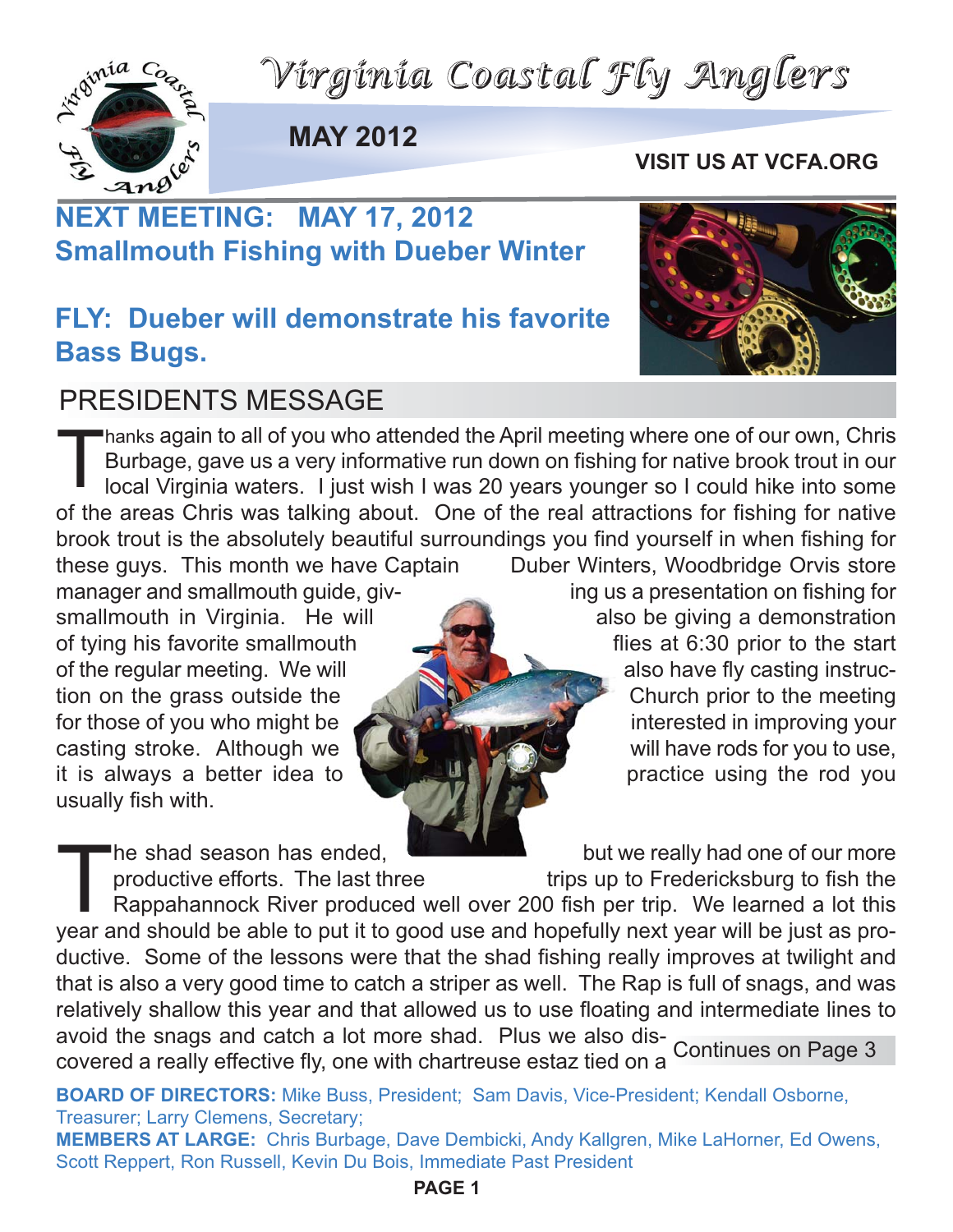### MARK SEDOTTI FLY CASTING CLINIC

Want to learn how to cast from a master? Interested in throwing big flies, for distance with accuracy? How about the proper way to fight big fish? Then don't miss out on this opportunity. Scott Rod representative and master caster Mark Sedotti will hold a casting clinic on **JUNE 19**. Time and location will be announced soon. If you are interested, you need to contact us right away to reserve your spot for the class. There will be a cost of \$30.00 for everyone who participates in the clinic. Once you are signed up, you will be contacted as to the time and location and where to send your fee.

**Send a confirmation to Mike Buss at mike4519@verizon.net ASAP.**



Another great shot from Kendall Osborne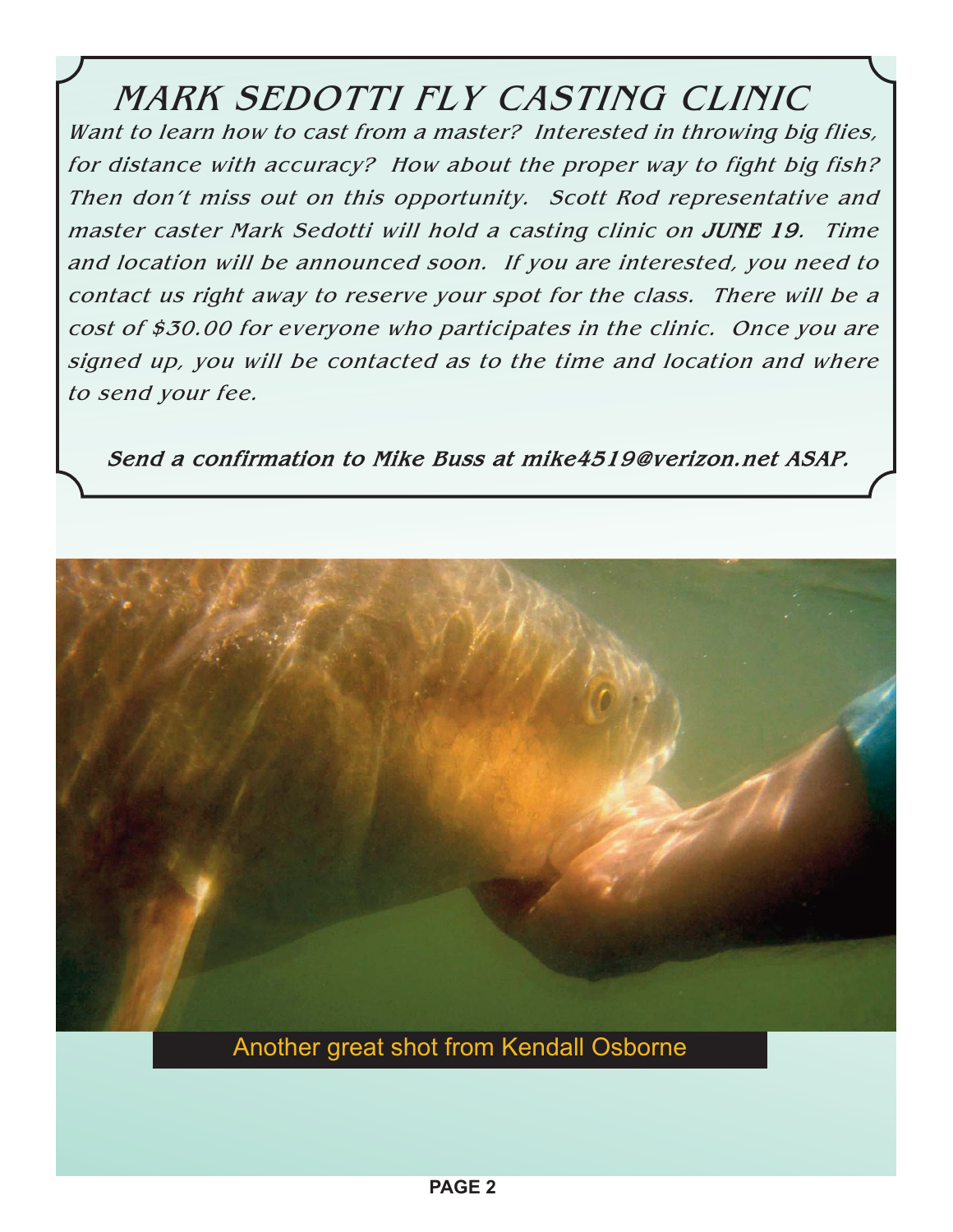PRESIDENTS MESSAGE (Continued from page 1)

1/16 ounce round fluorescent orange headed jig with about a half inch of flash for a tail. We also learned that shad are still feeding and will attack surface flies like crease flies. Now that the shad are leaving the rivers, we should turn our attention to the trout and puppy drum invasion of the marsh areas and take advantage of this seasonal movement. And don't forget the large black drum patrolling the islands at the Chesapeake Bridge Tunnel. Big red drum can also be found in the area of the CBBT and also around Fisherman's Island on Eastern Shore. We also have a shot at some large stripers as they exit the Bay and head north. Big cobia should also start showing up around the navigational markers. On calm days you can see them a long distance away, but those days are to be treasured as they don't happen often.

i where in the coming month, where will you be? If you aren't out after them, I can guaror those of you who would like a wading trip, I would recommend heading down to Oregon Inlet on the Outer Banks to fish the Propeller Slough area. I like to time my trips down there to match hi or low tide at first light. On those days, you can leave the Tidewater area around 3 am and arrive just before first light and the tide change, fish the tide in the morning, take a nap during slack tide at midday, fish the tide change in the afternoon through twilight and then enjoy a nice seafood dinner at one of the local restaurants before heading home. I've had some very productive days following this schedule. Plus the Outer Banks Fly Club has indicated they would like to host us Saturday, May 19. We will have more details about this at the meeting. As you can see, fish will be everyantee you won't catch any! Post a message on our Club FaceBook page that you want to go fishing and see what response you get, and then be sure to post a fishing report with the results. It's always more fun fishing with a buddy. The action on all of our local waters is really heating up, don't miss out on the action.

One last thing, be sure to mark June 21 as we will have renowned long distance<br>class on Saturday, June 23. We will have more info on this at the May meeting.<br>Hope to see you all then on May 17, Until then, thanks and tight casting expert Mark Sedotti as our guest speaker and he will conduct a casting class on Saturday, June 23. We will have more info on this at the May meeting. Hope to see you all then on May 17. Until then, thanks and tight lines to all!

Mike Buss

Inside view of a red drum recently caught by Kendall Osborne

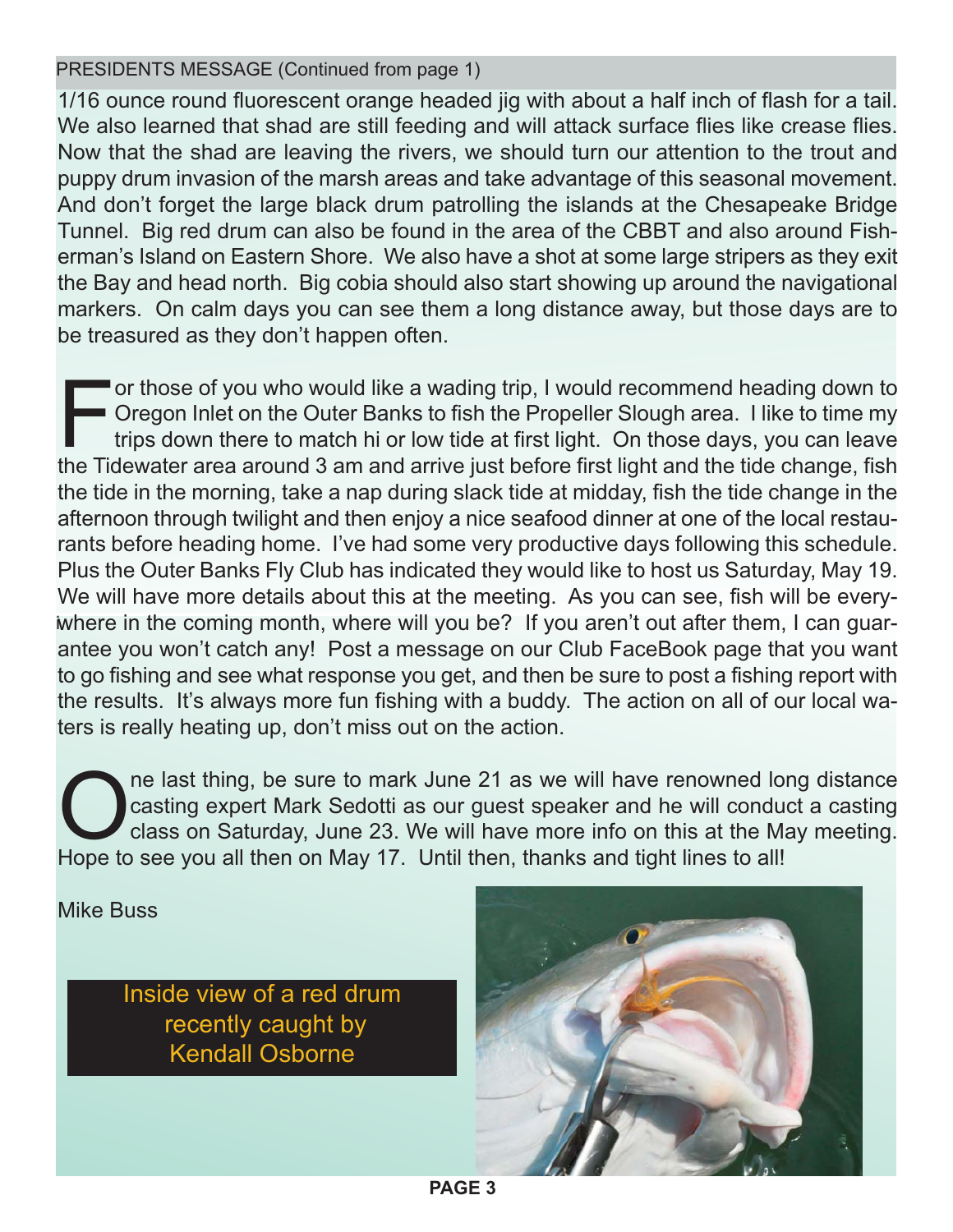#### Protect Virginians' Right to use Virginia's Rivers *Help Defend Virginia's Rivers Against Seizure*

Your right to use public rivers in the Commonwealth of Virginia is under threat! After having their criminal trespassing case dismissed by a judge in general district court in 2010, the developer of the River's Edge golf community near Covington, VA has filed a civil trespassing case against three Virginia anglers who lawfully entered the Jackson river with kayaks at the Smith Bridge public access point (see the VDGIF map) and remained within the river banks while fishing down the river. The developer is seeking an injuction to prevent the anglers from wade fishing a stretch of the

Jackson that runs past their adjacent land.

Under a Virginia statute that is more than 200 years old, the beds of all rivers and streams "are the property of the Commonwealth and may be used as a common by all the people for the purposes of fishing, fowling, hunting, and taking and catching oysters and other shellfish."



In this case, the adjacent River's Edge property owners are claiming that they own the bed of the Jackson River by virtue of two different 18th century land grants that predated the passage of that statute: a 1743 crown grant executed by the governor of Virginia on behalf of the King of England and a 1785 grant from the Commonwealth of Virginia, yet neither of the developer's old land grants explicitly reference the bed of the Jackson River when describing the property conveyed. The grants also do not mention fishing rights. This case is therefore very different from, and potentially more threatening to anglers, paddlers and hunters, the previous Jackson River VA Supreme Court case (Kraft v. Burr) where it was undisputed that the landowners owned the bed of the river. Here, the River's Edge developer is claiming to own property that, in practice and historically, belongs to the Commonwealth.

To date, Attorney General Ken Cuccinelli's office has avoided participation in the litigation to defend Virginia's property rights to the bed of the Jackson River and the interests of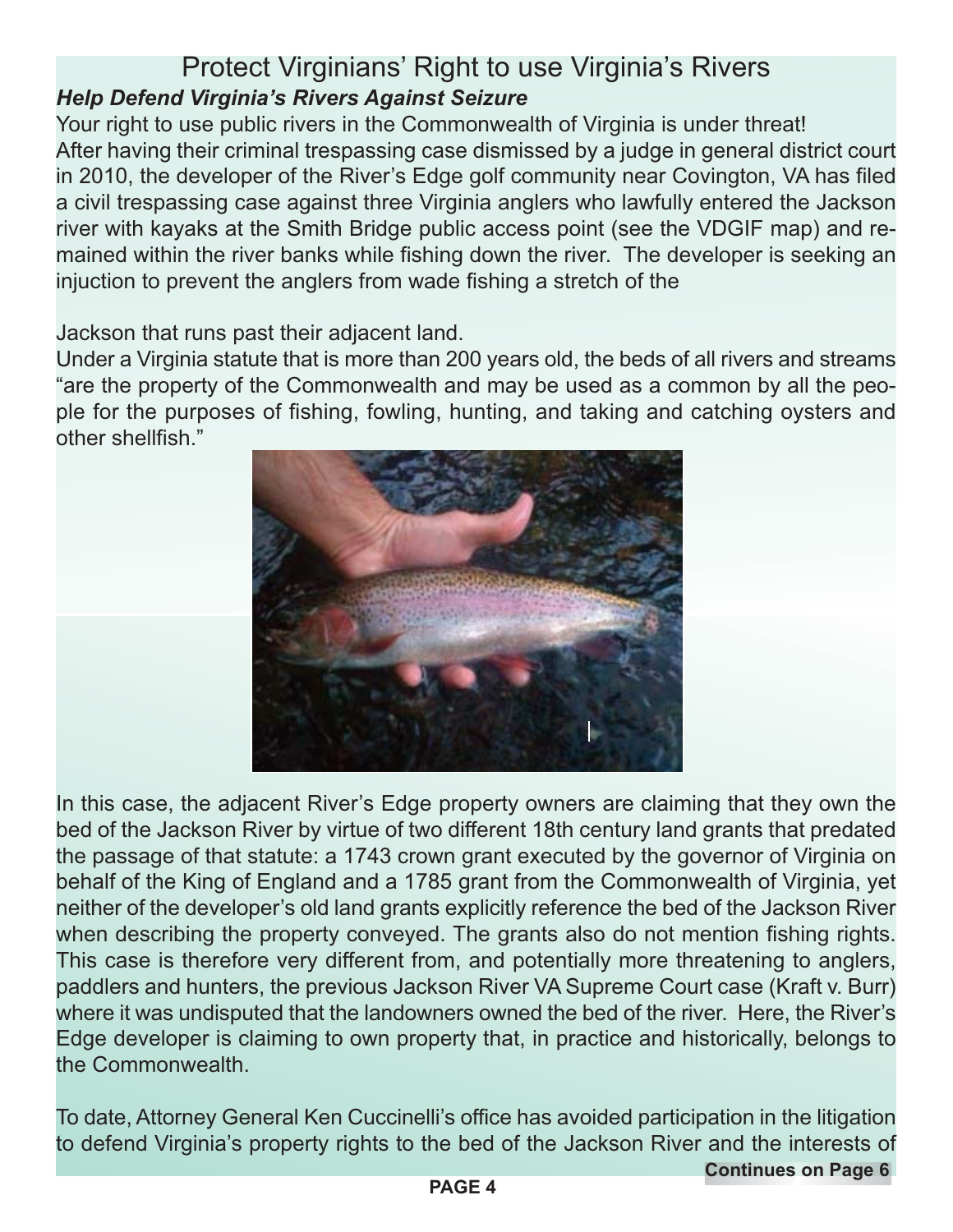# **FISHING REPORTS**



The weather is warming and the fishing is getting hot. Shad season is slowing down, but the guys who went said is was a record year on the Rappahannock. It was loaded with Striped Bass, some measuring 30". The Lynnhaven River

has produced a good number of Speckled Trout. On my last trip I caught 15 in one location along with two keeper Flounder on a white Clouser. Reports from the Bridge Tunnell and Eastern Shore are favorable also with some nice Red Drum being caught. Hopefully it's the start of a banner year!



Vince Staley with a Rappahannock Striper

*Virginia Coastal Fly Anglers* **MEMBERSHIP RENEWAL**

Date:  $(dd/mm/yyyy)$ 

Membership is **\$30.00** annually and includes all family members. Please complete this form with a check made payable to VCFA. You can bring the completed form and check to the next meeting, or mail it to or club treasurer at VCFA, P.O. Box 2866, Virginia Beach, VA 23450- 2866

NAME/S: \_\_\_\_\_\_\_\_\_\_\_\_\_\_\_\_\_\_\_\_\_\_\_\_\_\_\_\_\_\_\_\_\_\_\_\_\_\_\_\_\_\_\_\_\_\_\_\_\_\_\_\_\_\_\_\_\_\_\_\_\_\_\_\_\_\_\_

| DACE E         |                                                                                                                       |                   |                |  |
|----------------|-----------------------------------------------------------------------------------------------------------------------|-------------------|----------------|--|
|                | <b>Please Circle:</b>                                                                                                 | <b>New Member</b> | <b>Renewal</b> |  |
| Phone          |                                                                                                                       | Email             |                |  |
| City           | <u> 1989 - Johann Barn, mars ann an t-Amhair an t-Amhair an t-Amhair an t-Amhair an t-Amhair an t-Amhair an t-Amh</u> | <b>STATE</b>      | $\mathbf{Zip}$ |  |
| <b>ADDRESS</b> | <u> 1989 - Andrea Stadt Britain, amerikansk politiker (d. 1989)</u>                                                   |                   |                |  |
|                |                                                                                                                       |                   |                |  |
|                |                                                                                                                       |                   |                |  |